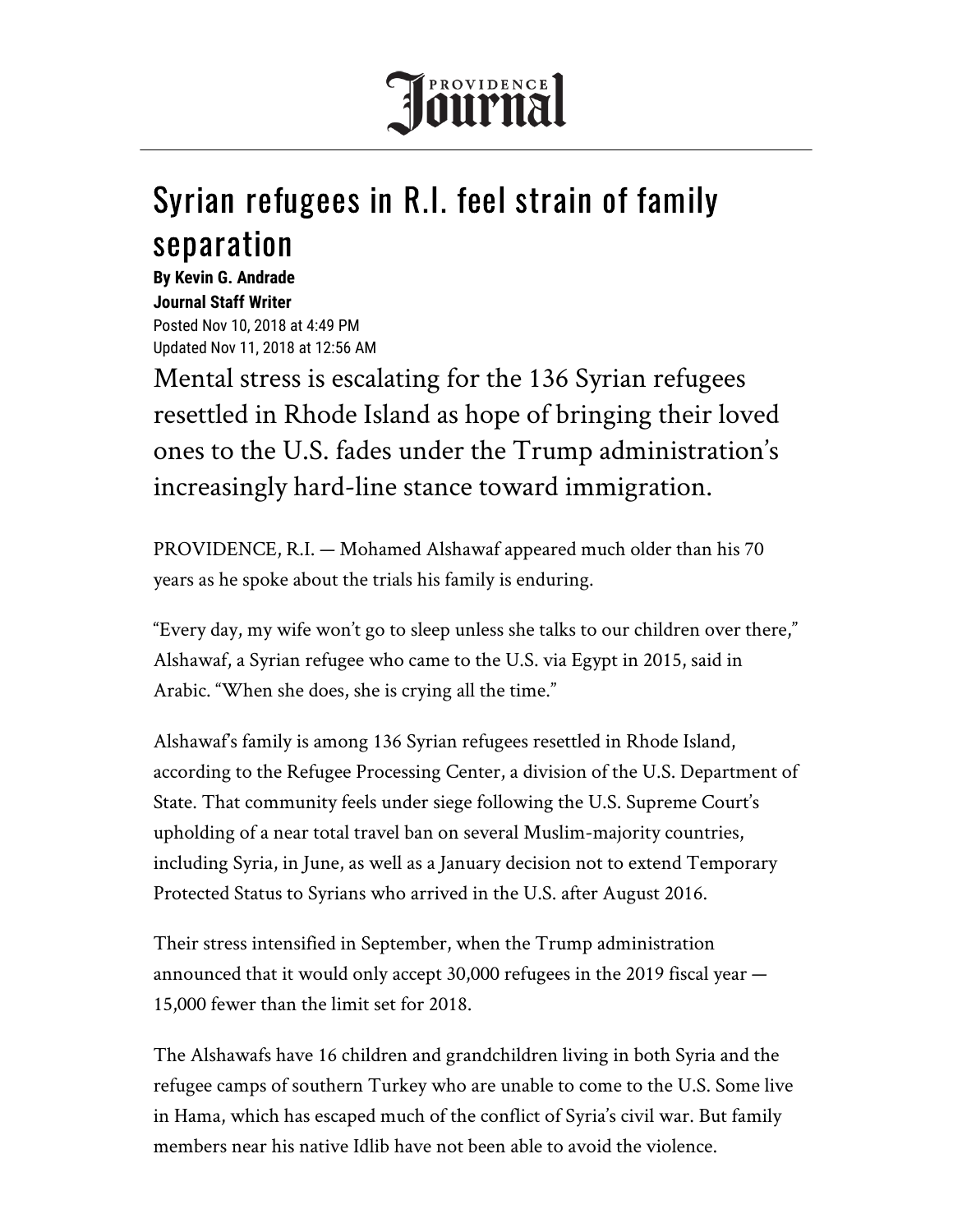"We were hoping to reunite with the rest of our family here," Alshawaf said. "But then, gradually, we are finding that this reunion is becoming more difficult every day. At this moment, we are very sad. ... After this, there is not much hope."

In 2013, his profitable clothing store and home in Idlib province were destroyed in a bombardment by Syrian dictator Bashar al-Assad's forces. He spent time with family in Egypt, selling socks to help with the rent in an overcrowded twobedroom apartment, before United Nations and U.S. authorities granted Alshawaf and six family members permission to move to the United States. He'd hoped that more family members would follow, but that hope was dashed by the September announcement.

Omar Bah, executive director of Providence's Refugee Dream Center, said the actual number of refugees admitted in 2019 will likely be much lower than the reduced cap of 30,000, judging from the disparity between the 2018 cap of 45,000 and the 22,491 refugees admitted through the end of the fiscal year on Sept. 30. Based on that gap, Bah estimates that about 12,000 will be admitted in 2019, which he calls "a very big problem and a betrayal of refugees."

Kathleen Cloutier, executive director of Dorcas International Institute, said that Trump's so-called "Muslim ban" and the reduction in refugee admissions are increasing mental strife among populations — especially Syrians — trying to reunite with their families.

**Samir Soulaiman, sitting** outside a Providence tea house in his flowing white robe, agreed with that assessment.

"I would say that all of them have mental issues now," said Soulaiman, the treasurer of AHOPE, a refugee-aid organization founded at Masjid al-Kareem in Providence's South End. "You can tell that they are not at rest. ... They say, 'We do not know when [Trump] is going to wake up and tweet and we might be forced to leave.'"

Soulaiman — who immigrated from Syria before the civil war — noted that the stresses of that conflict have reached Rhode Island, and the effects can be seen in every age group.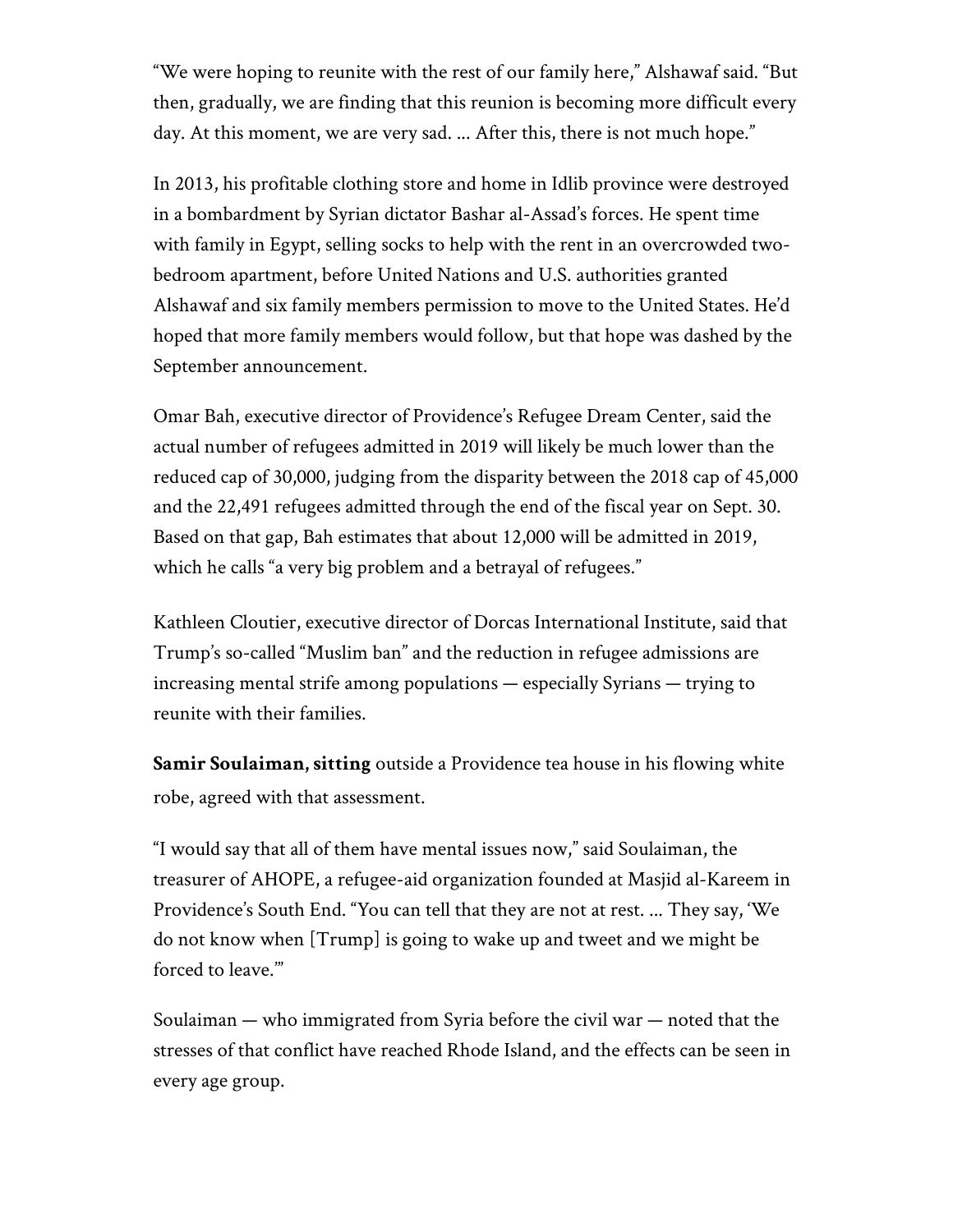"You can tell that there are some cases that need medical attention," said Soulaiman, adding that several times ambulances have been called to the mosque for those suffering from anxiety attacks and even stroke-like symptoms. "We're talking about guys in their 30s and 40s. ... Most of them are young."

"Almost everyone is less than 50. The elderly people tend to stay where they are," he said. "Coming to America is scary. ... It's like coming to the unknown."

He added that his organization — which works with non-Muslim refugees as well — does not have the financial or physical resources to meet all the needs of its clients.

"All I can really do to calm them," he said, "is put them in touch with their creator."

"They have some fear, that is maybe that some type of law will kick them out," he added. "We're really trying to assure them that that is not a one-man decision. They're trying to make it difficult for them to stay, and I tell them: don't give them that reason."

**Nicole Nugent, the** director of resilience and psychological services at the Hasbro Pediatric Refugee Clinic, has seen many mental-health issues among refugee populations over the years. She said the transition from a war zone to a land at peace that speaks a different language can be challenging.

"When you're just trying to get by, the way you parent a 1- or 2-year-old is very different from when you're in the U.S. and safe," she said. "Imagine you have a 2 year-old, and for the last two years all you needed is for that baby to not scream, so you're going to do what it needs."

"Now, you have a 2-year old and you want your 2-year old to sleep at night time and be awake at the daytime and move towards acquiring words," Nugent said. "The priority shifts from, you're just trying to stay alive. ... This causes a lot of stress in the family."

Yet she has noticed a sharp change in attitudes among the populations she works with.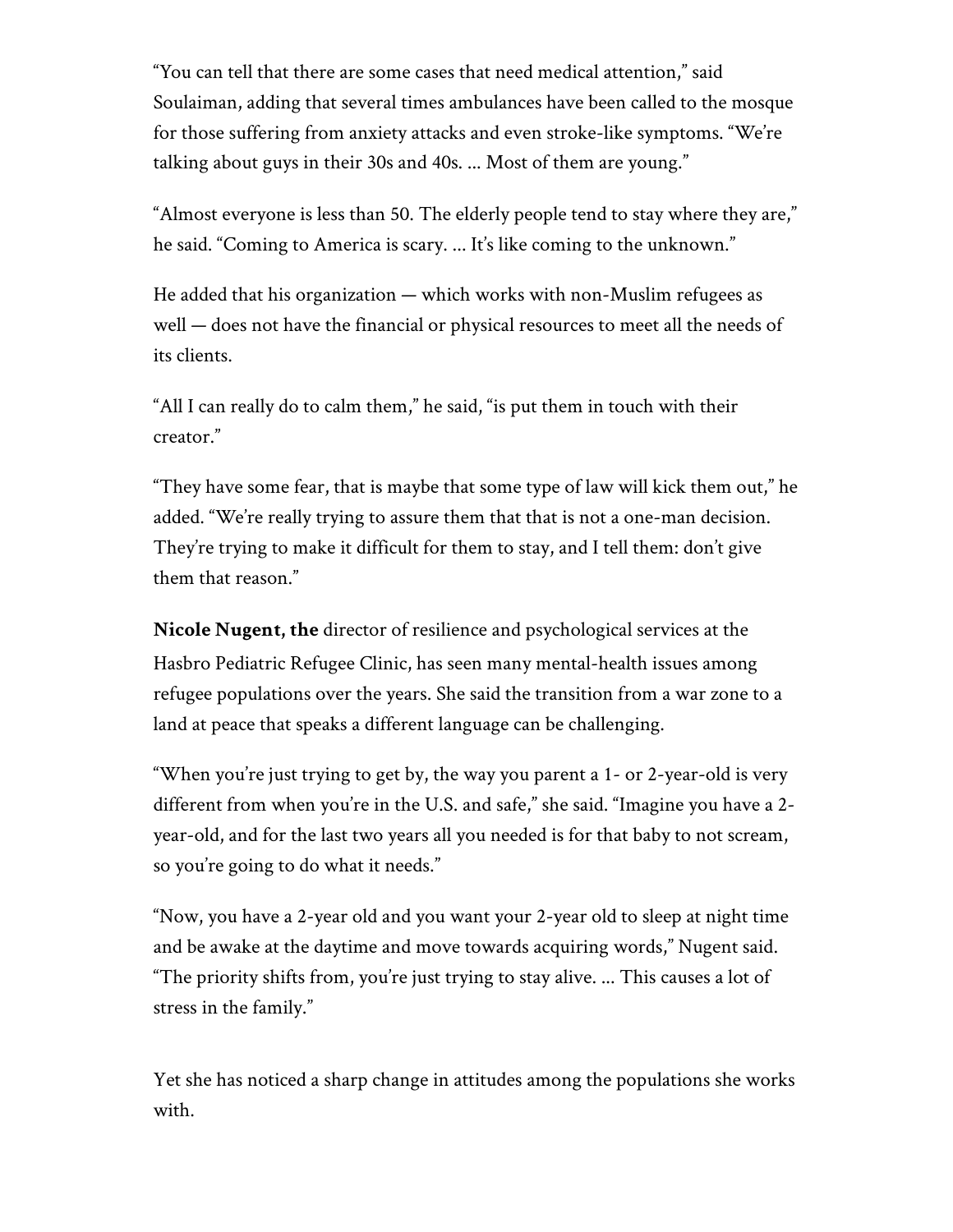"The biggest shift I saw, honestly, is when Trump came into office," she said. "It gave a lot of people who may have kept their opinions quiet in the old days license to express hateful thoughts because they now say, 'I'm in the majority now.'

"What I observed from my families in the Obama years is that kids were chronically bullied," she said; now, schoolyard bullying has given way to more widespread harassment. "Since Trump was voted into the office, I've observed that it's qualitatively changed. They're not really safe anymore, and now they're getting flak from people on the street."

This can compound the trauma that these populations have already experienced, she said.

"I feel that our families are just a little bit more raw because of the things they've gone through," she said. "All of a sudden now, post-traumatic stress that we sometimes already treated comes back in a new way."

Symptoms can include social withdrawal, bed-wetting, memory loss, flashbacks, intrusive memories and aggravation of previous medical conditions. Many of Nugent's patients tell her they're troubled by feelings of guilt.

"I keep hearing from families how grateful they are and how fortunate they are and how guilty they feel about the other people who are not safe back in their homes," she said. "There's a lot of guilt, and it's really heartbreaking. Sometimes, parents will come in and say, 'I can't get my child to eat.' Then the kids will say, 'I just keep thinking about my cousin who can't eat or buy clothes.'"

**Alshawaf, who is** a diabetic, said his doctor tells him that the stress of dealing with his family's separation is affecting his health.

"Every time I think about it, my sugar levels go up to 200," he said.

"But the one most affected is my wife," he added, describing her struggles to recover from recent surgeries. "It's something that you really cannot put aside or forget about it."

Though Alshawaf is retired, he and his wife do what they can to help those back home, sending \$50 or \$100 when they can.